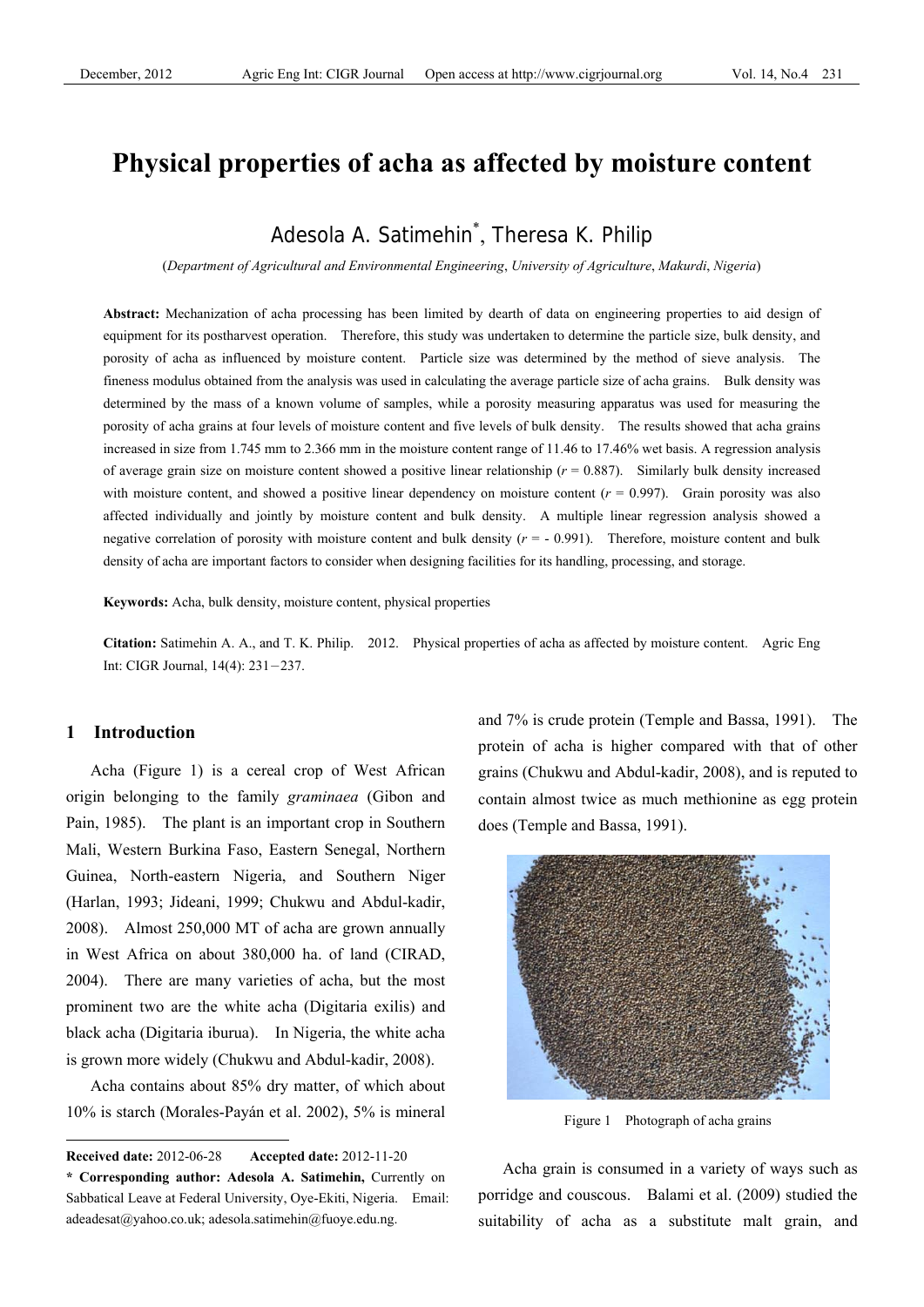concluded that acha grains can be modified and used in the production of malt drink comparable to drinks produced from conventional brewing grains. Also, Ayo and Nkama (2004) mixed different inclusion levels of acha grain flour in replacement with wheat flour to produce bread, and found that inclusion level of acha grain flour not exceeding 30% generally produced bread of acceptable quality.

In spite of the nutritional and economic importance of acha, there is dearth of the scientific knowledge needed for the mechanization of acha production, processing, handling, storage and distribution. In general, engineering properties of grains are essential to the design of equipment, especially for their handling, processing, and storage. Consequently, the physical and mechanical properties of many cereals have extensively been investigated and reported. Fathollahzadeh et al. (2008) gave a long list of such food substances which include gram, almond nut and kernel, hazel nuts, okra seeds, and chickpea seeds, etc. Boukouvalas et al. (2006) earlier conducted an extensive literature survey and compiled comprehensive data on density and porosity of foodstuffs. Ghadge, Vairagar and Prasad (2008) investigated some physical properties of chickpea split. The properties were geometric mean dimension, sphericity, aspect ratio, surface area, and static coefficient of friction on galvanised steel, glass and plywood surfaces. Nwakonobi and Onwualu (2009) investigated the effect of moisture content and types of structural surfaces on coefficient of friction of millet and sorghum. The authors observed that the coefficient of friction for the grains increased linearly with increase in moisture content.

However, not much scientific data are available on the engineering properties of acha to aid the design of equipment for its harvesting, threshing, cleaning, dehulling, milling, packaging, handling, storage, and aeration. As a biological material, the properties of acha are influenced by many factors such as its moisture content and bulk density. Due to lack of knowledge of the interplay between its properties and these factors, design and fabrication of machines for acha have been fortuitous. Philip and Itodo (2006) highlighted the

traditional tools and manual techniques currently used in West Africa for acha cultivation, harvesting and post harvest process operations such as threshing, winnowing, hulling and de-stoning. The authors noted the tedium and drudgery associated with the manual methods, and opined that acha production had to be stimulated by initiating research activities to address its mechanization constraints.

This study is an effort towards generating scientific data that could be valuable for accurate design of efficient machines for postharvest processing operations of acha. Therefore, this study was undertaken to determine the bulk density, porosity, particle size, and particle size distribution of acha.

# **2 Materials and methods**

#### **2.1 Preparation of grain samples**

The acha used for this study was undehulled white acha (Digitaria exilis). The grains were milk-white in colour and obtained from North Bank Market, Makurdi, Nigeria. The initial moisture content of the acha grains was determined by the oven drying method (AOAC, 1984). The bulk of the grain mass was divided into four lots with 2 kg each. The first lot was the control while the remaining lots were conditioned to provide various moisture content levels by mixing grains with predetermined amount of water in a rotary mixer for 20 min. The quantity of water required for moisture conditioning was calculated using the following formula (Equation (1)).

$$
\Delta G = G(M_f - M_i) / (100 - M_f)
$$
 (1)

where,  $\Delta G$  = Mass of water to be added (g);  $G$  = initial mass of grain (g);  $M_i$  = initial moisture content of the grain (% wet basis) and  $M_f$  = desired (final) moisture content of the grain (% wet basis).

#### **2.2 Particle Size Distribution**

The sieve analysis method was used to determine the particle size distribution of acha. This method was used by Ukpabi and Ndimefe (1990) to determine the particle size distribution of garri. About 120 g of acha sample was poured into the upper sieve of the set of standard sieves, manually vibrated for 15 min., and the weights retained by each sieve were recorded in percentage.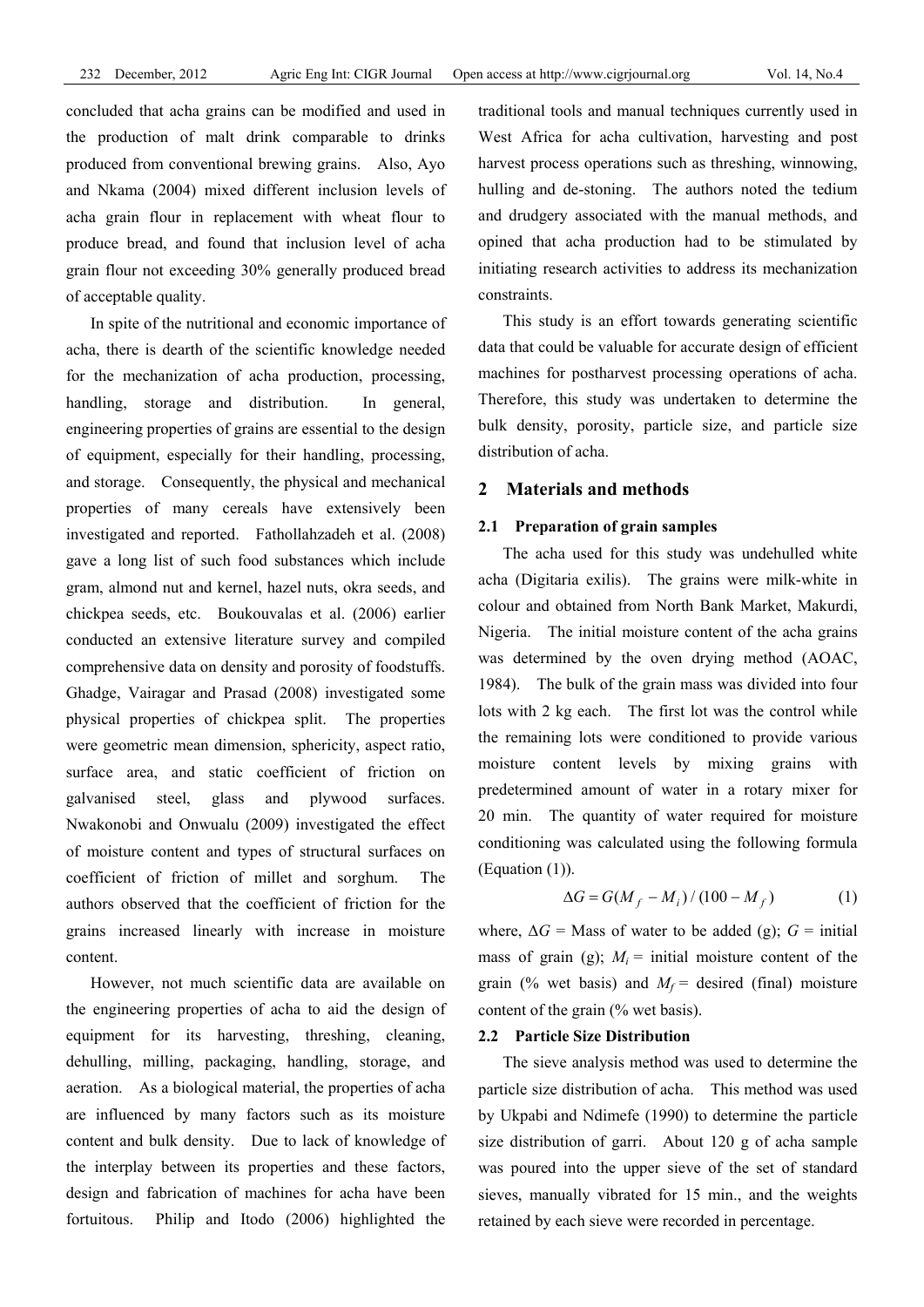#### **2.3 Determination of Bulk Density**

Bulk density of acha grains at various moisture contents was determined by filling a plastic container of predetermined volume (Jaliliantabar et al., 2011). The plastic container was measured 21.4 cm high and 10.7 cm inside diameter. At fixed moisture content, grains in the sample holder were consolidated to varying degrees in order to create a grain mass with different bulk density values. Consolidation was achieved by shaking and tapping around the container various numbers of times, followed by dropping the container thrice from a 10 cm height at each one-third filling. The bulk density  $(\rho_b)$  of grains was obtained by calculating the ratio of the mass (*M*) of grains in the plastic container to the container's volume  $(V_a)$  (Equation (2)).

$$
\rho_b = M / V_a \tag{2}
$$

# **2.4 Porosity Measurement**

The porosity of acha was determined at four levels of moisture content and various bulk densities using a porosity measuring apparatus (Figure 2). The apparatus was developed in the Department of Agricultural and Environmental Engineering of the University of Agriculture, Makurdi. The design of the apparatus was based on Boyle's gas law which states that if a gas of known volume and pressure is allowed to expand, the resultant pressure can be used to calculate the new volume, provided the temperature of the system is not altered (Mohsenin, 1986).

The apparatus for this test comprised two steel cylinders of equal volume of  $2,740$  cm<sup>3</sup> each weighing 1,215.60 g. The cylinders were made of steel sheets 1.5mm thick. A polyvinyl chloride (PVC) pipe 40 cm long and 2 cm internal diameter was equipped with a non-return and three return valves. The PVC pipe was also fitted with a pressure gauge (0 to 100 psi) for air pressure measurement from which air volumes were calculated. The two cylinders and the PVC pipe were connected by means of two flexible hoses of 0.9 mm internal diameter, through which air from an air compressor was introduced into the cylinders. A wooden frame of 0.35 m long and 0.4 m high provided support for the apparatus.



| COMPONENTS DESCRIPTION AND SPECIFICATIONS |                                        |                 |                                      |  |  |
|-------------------------------------------|----------------------------------------|-----------------|--------------------------------------|--|--|
| S/NO                                      | <b>ITEMS</b>                           | <b>OUANTITY</b> | <b>SPECIFICATIONS</b>                |  |  |
|                                           | <b>RETURN VALVES</b>                   | $\mathfrak{D}$  | 12 GUAGE                             |  |  |
| $\mathfrak{D}$                            | <b>NON-RETURN VALVE</b>                |                 | 16 GUAGE                             |  |  |
| 3                                         | <b>WOODEN FRAME</b>                    | 1               | $60 \text{ cm} \times 30 \text{ cm}$ |  |  |
| 4                                         | <b>STEEL TANKS</b>                     | $\overline{2}$  | $2740 \text{ cm}^3$                  |  |  |
| $\varsigma$                               | PLASTIC HOSE                           | 1 YARD          | $\phi$ 0.9 cm ID                     |  |  |
| 6                                         | PEDAL-OPERATED<br><b>AIRCOMPRESSOR</b> |                 |                                      |  |  |
| 7                                         | <b>PRESSURE GUAGE</b>                  | 1               | $7 \text{kg cm}^{-1}$ (100 psi)      |  |  |
| 8                                         | <b>SHORT PIPE</b>                      | 5               | $0.9cm$ ID                           |  |  |
| 9                                         | <b>PVC PIPE</b>                        |                 | $\phi$ 8cm × 60cm                    |  |  |
| 10                                        | BOLT                                   | $\mathfrak{D}$  | M12<br>$\times$ 30                   |  |  |

Figure 2 Porosity measuring apparatus

The apparatus for this test comprised two steel cylinders of equal volume of  $2,740$  cm<sup>3</sup> each weighing 1,215.60 g. The cylinders were made of steel sheets 1.5mm thick. A polyvinyl chloride (PVC) pipe 40 cm long and 2 cm internal diameter was equipped with a non-return and three return valves. The PVC pipe was also fitted with a pressure gauge (0 to 100 psi) for air pressure measurement from which air volumes were calculated. The two cylinders and the PVC pipe were connected by means of two flexible hoses of 0.9 mm internal diameter, through which air from an air compressor was introduced into the cylinders. A wooden frame of 0.35 m long and 0.4 m high provided support for the apparatus.

### **3 Results and discussion**

#### **3.1 Average particle size and particle size distribution**

The results of the sieve analysis for particle size distribution of acha grains are presented in Table 1. From the Table 1, only a little fraction (less than 1%) of the grains passed through the 0.425 mm sieve. Most of the grains (more than  $96\%$ ) were retained by the 600  $\mu$ m sieve and sieves with larger openings. Clearly then, the diameter of acha grain is more than 600 µm. The sieves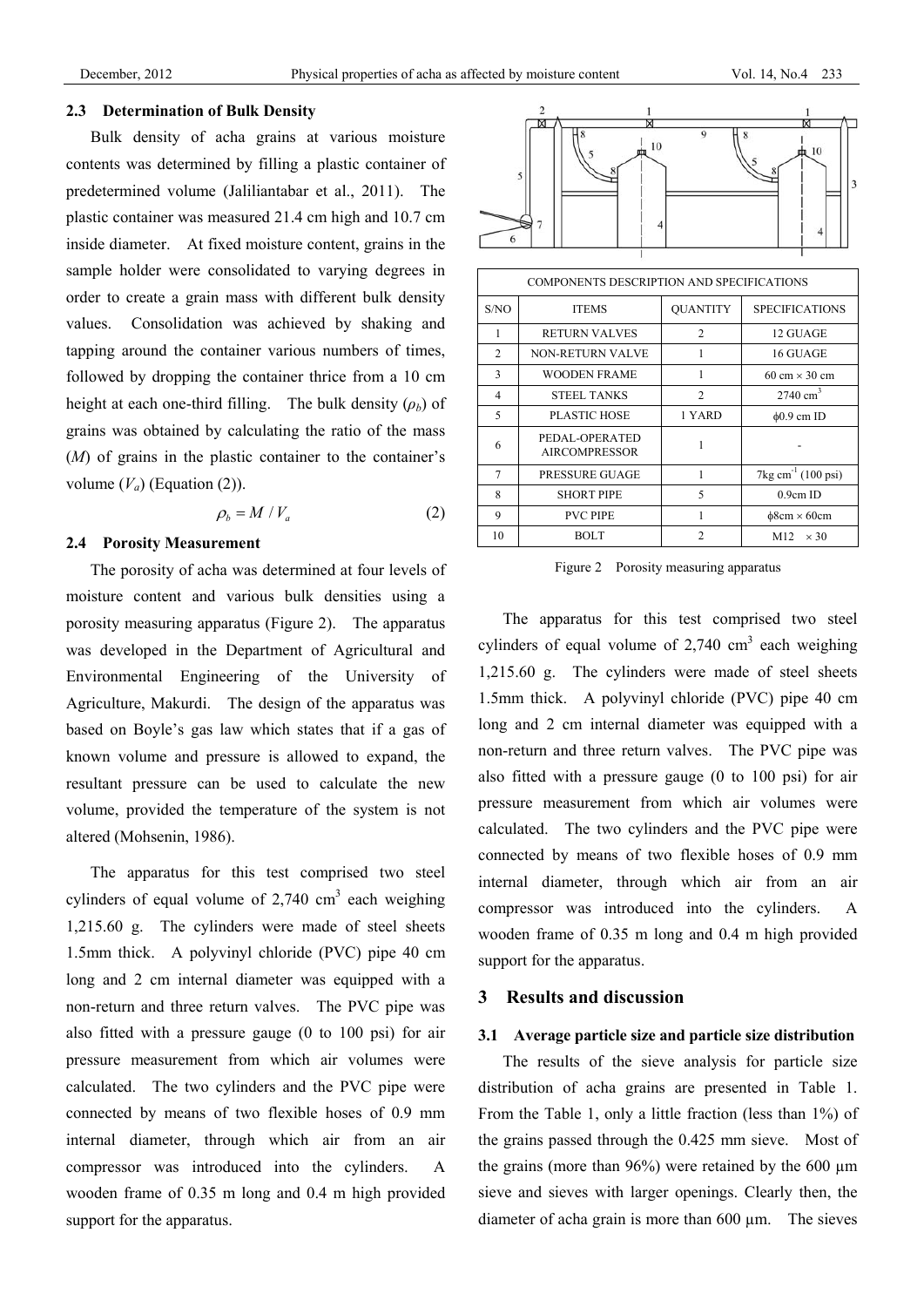were ranked from seven to one: the largest sieve was ranked as number seven as suggested by Henderson and Perry (1976), while the sieve with the smallest aperture was ranked as number one. Using the rankings to multiply the percentage retained, the fineness modulus (FM) of the grain was calculated at each moisture content level. The fineness modulus was used in determining the average particle size by applying Equation (3) (Henderson and Perry, 1976). The calculated values of particle size are presented in Table 2.

$$
D = 0.0041 \times 2^{FM} \tag{3}
$$

where, *D* is the average particle size in inch and *FM* is the fineness modulus. In Table 2 the values of *D* are multiplied by 25.4 to convert its unit to millimetre.

|                 | Diameter of<br>sieve opening<br>$/\mu m$ | Moisture content (wet basis) |                          |                          |                          |                          |                          |                          |                          |
|-----------------|------------------------------------------|------------------------------|--------------------------|--------------------------|--------------------------|--------------------------|--------------------------|--------------------------|--------------------------|
| Sieve<br>number |                                          | 11.46%                       |                          | 13.46%                   |                          | 15.46%                   |                          | 17.46%                   |                          |
|                 |                                          | Weight<br>retained           | Percentage<br>retained   | Weight<br>retained       | Percentage<br>retained   | Weight<br>retained       | Percentage<br>retained   | Weight<br>retained       | Percentage<br>retained   |
|                 | 2360                                     | $\overline{a}$               | $\overline{\phantom{0}}$ | $\overline{\phantom{0}}$ | $\overline{\phantom{a}}$ | $\overline{\phantom{a}}$ | $\overline{\phantom{a}}$ | $\overline{\phantom{0}}$ | $\overline{\phantom{a}}$ |
| 2               | 1180                                     | 0.05                         | 0.04                     | 0.09                     | 0.08                     | 0.07                     | 0.06                     | 0.09                     | 0.08                     |
| 3               | 850                                      | 21.68                        | 18.48                    | 46.75                    | 39.75                    | 46.75                    | 39.94                    | 55.65                    | 47.41                    |
| $\overline{4}$  | 600                                      | 94.73                        | 80.74                    | 70.44                    | 59.89                    | 69.65                    | 59.50                    | 61.12                    | 52.07                    |
| 5               | 425                                      | 0.82                         | 0.70                     | 0.30                     | 0.25                     | 0.41                     | 0.35                     | 0.48                     | 0.41                     |
| 6               | 300                                      | 0.04                         | 0.03                     | 0.02                     | 0.02                     | 0.12                     | 0.10                     | 0.01                     | 0.01                     |
| $\tau$          | 150                                      | 0.01                         | 0.01                     | 0.01                     | 0.01                     | 0.06                     | 0.06                     | 0.02                     | 0.02                     |
| Pan             | $\overline{\phantom{a}}$                 |                              | $\overline{\phantom{a}}$ | $\overline{\phantom{0}}$ | $\overline{\phantom{a}}$ | $\overline{\phantom{a}}$ | $\overline{\phantom{a}}$ |                          | $\overline{\phantom{a}}$ |
| Total           |                                          | 117.32                       | 100.00                   | 117.62                   | 100.00                   | 117.06                   | 100.00                   | 117.38                   | 100.00                   |

**Table 1 Particle size distribution of acha at different moisture contents** 

**Table 2 Average particle size of acha** 

| Moisture content/% wet basis | Average particle size/mm |
|------------------------------|--------------------------|
| 11.46                        | 1.745                    |
| 13.46                        | 2.205                    |
| 15.46                        | 2.159                    |
| 17.46                        | 2.366                    |

Values of the particle size in Table 2 show that acha grain increasingly swells as it becomes more moist. This would imply that drying of acha is expected to be accompanied with particulate shrinkage. Shrinkage during drying has been reported by many researchers (such as Akeredolu, 1987) who gave linear relationships between size and moisture content. Variation of particle size of acha with moisture content is shown in Figure 3. A linear regression analysis was performed on the data for the particle size of acha. The regression gave the following linear function (Equation (4)).

 $D = 0.0909M + 0.8051$  ( $R^2 = 0.7865$ ) (4) where,  $D$  is particle size and  $M$  is moisture content  $\frac{1}{6}$ wet basis).



Figure 3 Plot of average particle size (*D*) against moisture content (*M*) for acha grains

# **3.2 Bulk Density (ρb)**

 The effect of moisture content on the bulk density of acha is presented in Figure 4. From the Figure, the bulk density of acha increased with moisture content. The additional water absorbed increased the moisture content of the grains which resulted to increase in the particle size. A regression analysis on the data for bulk density and moisture content gave a linear relationship (Equation 5).

$$
\rho_b = 12M + 561.48 \quad (R^2 = 0.9931) \tag{5}
$$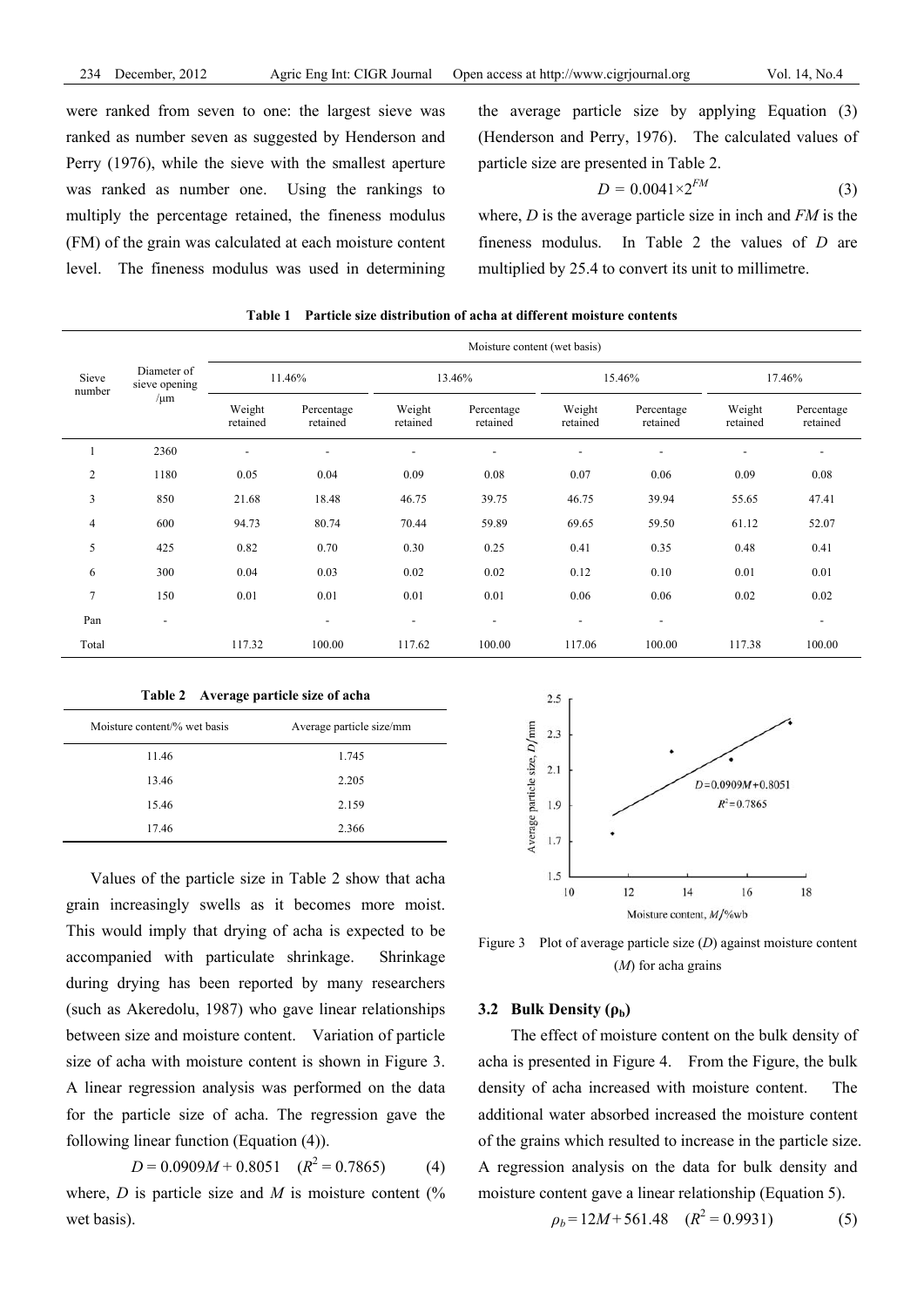where,  $\rho_b$  is bulk density (kg m<sup>-3</sup>) and *M* is moisture content (% wet basis).



Figure 4 Plot of bulk density (*ρb*) against moisture content (*M*)

#### **3.3 Porosity,** *ε*

The summary of the porosity values for acha at various moisture contents and bulk densities are shown in Table 3. The table shows that at constant moisture content, the porosity of acha decreases with increase in bulk density. This was due to increasing compaction and reduction in void spaces within the grain mass as bulk density increased. The table also shows that porosity decreases as the moisture content increases, or put the other way round, the porosity of acha increased as it became drier. Analysis of variance (ANOVA) was

| Table 3 Values of porosity for acha at various moisture |
|---------------------------------------------------------|
| contents and bulk densities                             |

| Moisture content<br>$\frac{1}{2}$ wet basis | Bulk density<br>$/kg m-3$ | Porosity<br>/decimal fraction |
|---------------------------------------------|---------------------------|-------------------------------|
| 17.52                                       | 627                       | 0.629                         |
| 17.52                                       | 657                       | 0.510                         |
| 17.52                                       | 680                       | 0.457                         |
| 17.52                                       | 694                       | 0.394                         |
| 17.52                                       | 705                       | 0.362                         |
| 20.52                                       | 631                       | 0.579                         |
| 20.52                                       | 665                       | 0.483                         |
| 20.52                                       | 678                       | 0.421                         |
| 20.52                                       | 699                       | 0.371                         |
| 20.52                                       | 710                       | 0.330                         |
| 23.52                                       | 628                       | 0.506                         |
| 23.52                                       | 655                       | 0.463                         |
| 23.52                                       | 678                       | 0.397                         |
| 23.52                                       | 695                       | 0.360                         |
| 23.52                                       | 712                       | 0.327                         |
| 26.52                                       | 641                       | 0.429                         |
| 26.52                                       | 675                       | 0.389                         |
| 26.52                                       | 700                       | 0.319                         |
| 26.52                                       | 717                       | 0.290                         |
| 26.52                                       | 728                       | 0.280                         |

performed to determine whether moisture content or bulk density had any significant effect on porosity. The ANOVA table (Table 4) shows that there was a high significant difference  $(p < 0.01)$  in the values of porosity at four levels of moisture content, five density levels and their interactions. This means that the increase in moisture content and bulk density individually and jointly affected the porosities of acha.

**Table 4 Analysis of variance for porosity** 

| Source of<br>variation | Degree of<br>freedom | Sum of<br>squares | Means<br>squares | $F_{calculated}$ | $F_{\text{tabulated}}$ |
|------------------------|----------------------|-------------------|------------------|------------------|------------------------|
| Replicate              | 4                    | 0.0000200         | 0.000005         | $1.25$ ns        | 3.65                   |
| Moisture content       | 3                    | 0.224799          | 0.074933         | 18733.25**       | 4.13                   |
| Bulk density           | 4                    | 0.577638          | 0 14441          | $36102.5**$      | 3.65                   |
| Interaction            | 12                   | 0.028542          | 0.002379         | 594.75**         | 2.5                    |
| Error                  | 76                   | 0.000275          | 0.000004         |                  |                        |
| Total                  | 99                   | 0.8313            |                  |                  |                        |

Note: \*\*: Highly significant  $(p < 0.01)$ ; ns: not significant  $(p < 0.01)$ 

The porosity data were plotted to reveal the trend in the relationship among porosity and bulk density and moisture content. These plots (Figure 5) show clearly that porosity decreases with increases in bulk density. This may be expected because the larger the size of an object, the more loosely packed it becomes.



Figure 5 Porosity of acha at various moisture contents and bulk densities

A multiple linear regression was performed on porosity as a function of moisture content and bulk density, using SPSS for Windows. The results showed that porosity is linearly related to both moisture content and bulk density (Equation (6)). From the coefficients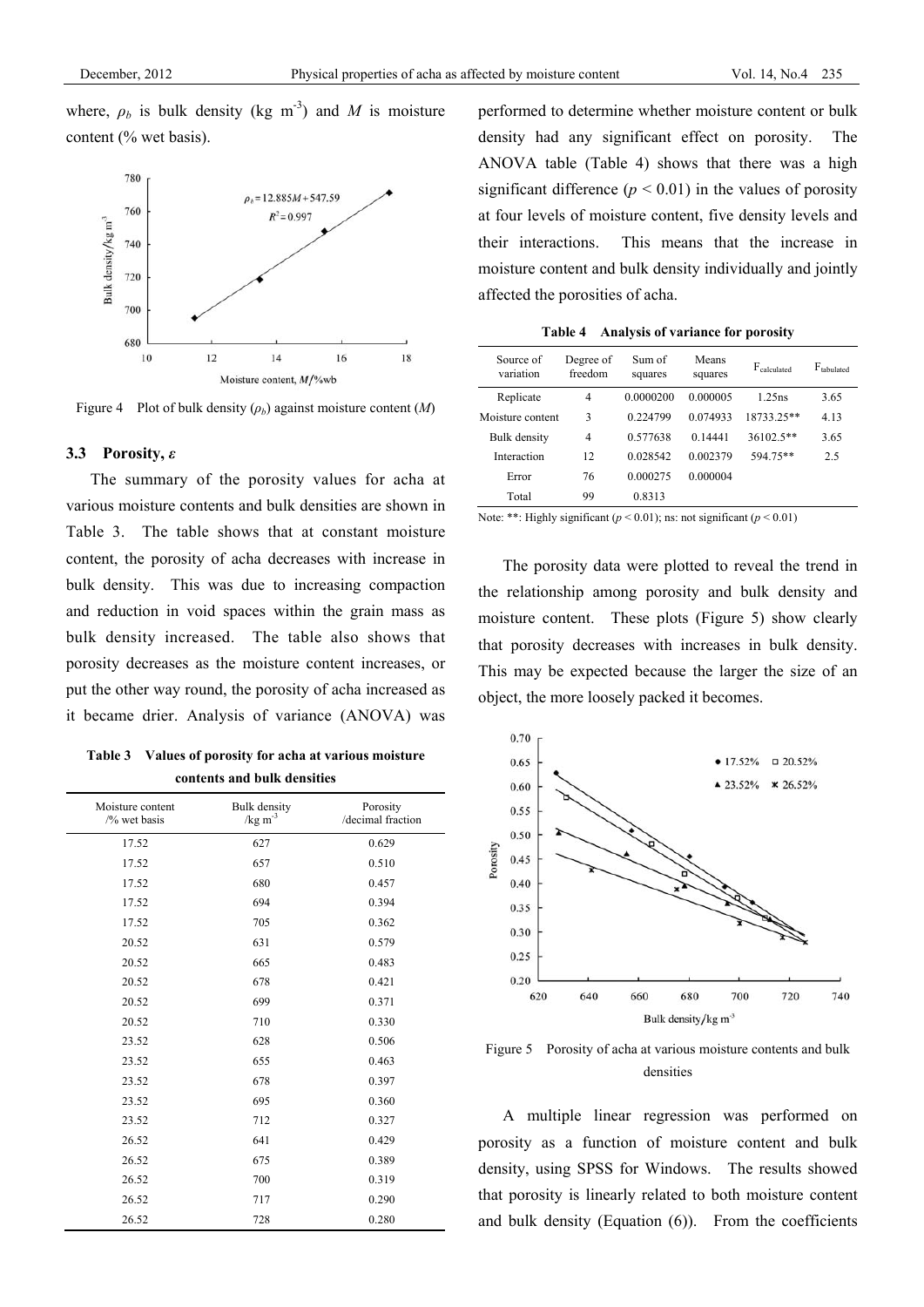of the equation, moisture content has a more dominant influence on porosity than does bulk density.

$$
\varepsilon = 4.978 - 0.006431\rho_b - 0.125M + 0.001706\rho_b M
$$
  
( $R^2 = 0.983$ ) (6)

where,  $\rho_b$  and *M* are as defined earlier.

# **4 Conclusion**

Particle size, particle size distribution, bulk density, and porosity of acha were determined in the laboratory at various levels of moisture content and bulk density. Particle size was determined by the method of sieve analysis. The fineness modulus obtained from the analysis was used in calculating the average particle size of acha grains. Bulk density was determined by the mass of a known volume of samples, while a porosity measuring apparatus was used for measuring the porosity of acha grains at four levels of moisture content and five levels of bulk density. The results of the tests showed that particle size and bulk density of acha grains were affected by moisture content. The grain increased in size from 1.725 mm to 2.366 mm in the moisture content range of 11.46 to 17.46% wet basis and it was positively linearly correlated with moisture content (*r* = 0.887). Similarly bulk density increased with moisture content and showed a positive linear dependency on moisture content  $(r = 0.997)$ . Grain porosity was also affected by both moisture content and bulk density. However, a regression analysis however showed a negative multiple linear correlation of porosity with moisture content, bulk density and their interaction  $(r =$ -0.991). These results show that moisture content and bulk density of acha are factors to be considered in the design of facilities for the handling, processing and storage of the crop.

#### **References**

- Akeredolu, F. 1987. Shrinkage in Dehydration of *Manihot utilisima* and *Dioscorea rotundata. Drying Technology. An International Journal*, 5(1): 107-128.
- AOAC, 1984. Official Methods of Analysis,  $12<sup>th</sup>$  edition; Association of Analytical Chemist, Washington DC.
- Ayo, J. O. and I. Nkama. 2004. Effect of Acha Grain flour on the Physico-Chemical Properties of Bread. *International Journal of Food Properties*, 7(3): 561 – 569
- Balami, Y. A., B. N. O. Christiana and M. O. Obafunmi. 2009. Acha as a potential substitute raw material for the production of malt drink. An invited paper presented at the International Seminar on Raw Materials Research, Development and Utilization held at Raw Materials Research and Development Council Headquarters, Maitama, Abuja, Nigeria. February 10-13, 2009. Accessed online on 25 February, 2010.
- http://uyoccima.org/ACHA%20as%20a%20potential%20substitute %20raw%20material%20for%20the%20production.pdf
- Boukouvalas, Ch. J., M. K. Krokida, Z. B. Maroulis and D. Marinos-Kouris. 2005. Density and Porosity: Literature Data Compilation for Foodstuffs. *International Journal of Food Properties*, 9(4): 715 - 646
- CIRAD. 2004. French Agricultural Research Centre for International Development. Accessed online on 25 June, 2006. http://fonio.cirad.fr/en/plante/production.html.

Chukwu, O. and A. J. Abdul-kadir. 2008. Proximate chemical

composition of Acha *(Digitaria exili*s and *Digitaria iburua*) Grains. *Journal of Food Technology*, 6(5): 214-216.

- Fathollahzadeh, H., H. Mobli, B. Beheshti, A. Jafari and A.M. Borghei. 2008. Effects of Moisture Content on Some Physical Properties of Apricot Kernel (CV. *Sonnati salmas*). *Agricultural Engineering International: the CIGR Ejournal*. Manuscript FP 08 008. Vol. X. June, 2008.
- Ghadge, P. N., P. R. Vairagar and K. Prasad. 2008. Some Physical Properties of Chick Pea Split (*Cicer arietinum* L.) *Agricultural Engineering International: the CIGR Ejournal*. Manuscript FP 07 039. Vol. X. January, 2008.
- Gibon, D. and A. Pain. 1985. C*rops of the Dryer Regions of the Tropics*. Longman Group, UK Ltd.
- Harlan, J.R. 1993. Genetic Resources in Africa. In: *New Crops*. (J. Janick and J.E. Simon, eds), Wiley, New York. p65.
- Henderson, S. M. and R. L. Perry. 1976. *Agricultural Process Engineering*. AVI Publishing Co. Inc., Westport, Connecticut, USA.
- Jaliliantabar, F., A.N. Lorestani, R. Gholami, A. Behzadi and M. Fereidoni. 2011. Physical and mechanical properties of Oak (*Quercus Persica*) fruits. Agricultural Engineering International: CIGR Journal, Vol. 13, No. 4, Manuscript No. 1927.
- Jideani, I.A. 1999. Traditional and possible technological uses of *Digitaria exilis* (acha) and *Digitaria iburua* (iburu): A